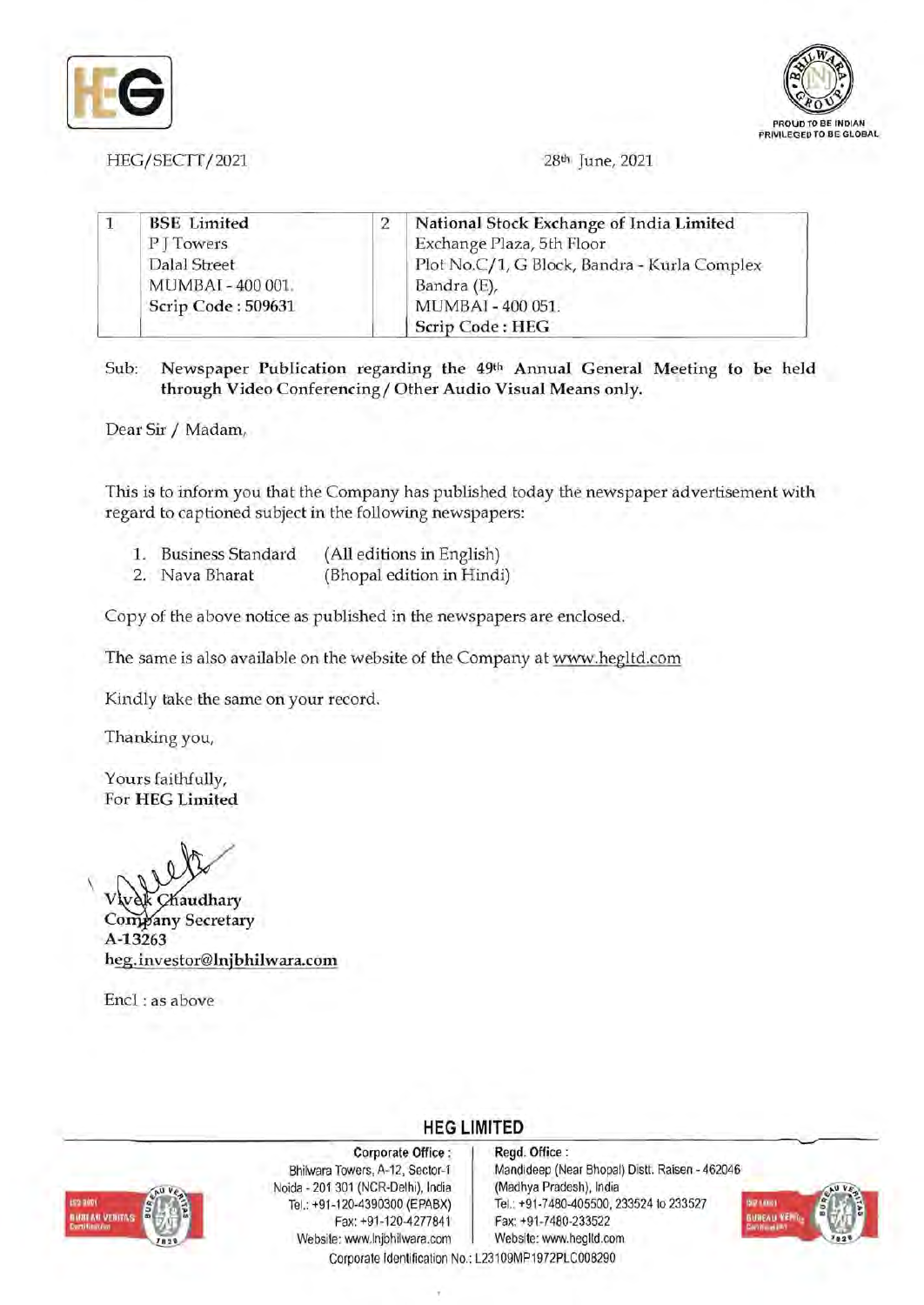| In case,<br>Physical<br>Holding<br>Holding                                                                                                                                                                                                                                                                                                         |                                                                  | <b>HEG LIMITED</b><br>G<br>CIN: L23109MP1972PLC008290 | Regd. Off.: Mandideep (Near Bhopal), Distt. Raisen-462046, (M.P.)<br>Phone: 07480-233524, 233525, Fax: 07480-233522<br>Corp. Off.: Bhilwara Towers, A-12, Sector-1, Noida-201301 (U.P.); Phone: 0120-4390300 (EPABX),<br>Fax: 0120-4277841; E-mail: heg.investor@Injbhilwara.com; Website: www.hegitd.com<br>NOTICE OF THE 49th ANNUAL GENERAL MEETING TO BE HELD THROUGH VIDEO<br><b>CONFERENCING/ OTHER AUDIO-VISUAL MEANS</b><br>mode only to those members whose email addresses are registered with the Company/ Depository Participant. | Notice is hereby given that 49th Annual General Meeting ("AGM") of HEG Limited ('the Company") will be held<br>through video conferencing (VC)/ other audio visual means (OAVM) on Wednesday, 28th July, 2021 at 11:00 A.M.<br>to transact the business as set out in the Notice of AGM which will be sent in due course of time. The venue of<br>the said meeting shall be deemed to be the Registered Office of the Company at Mandideep (Near Bhopal) Distt.<br>Members may note that in view of continuing COVID-19 pandemic, Ministry of Corporate Affairs (MCA) vide General<br>Circular Nos 14/2020, 17/2020 and 20/2020 dated 8th April 2020, 13th April 2020 and 5th May 2020, respectively<br>and by General Circular No. 02/2021 dated 13th January 2021 and Securities and Exchange Board of India (SEBI)<br>vide its circular No. SEBI/HO/CFD/CMD1/CIR/P/2020/79 dated 12th May, 2020 read with circular no. SEBI/HO/<br>CFD/CMD2/CIR/P/2021/11 dated January 15, 2021 (collectively referred to as Circulars) permitted holding of AGM<br>without physical presence of the members at the venue. In compliance with these Circulars, the 49th AGM of<br>the Company will be held through VC/OAVM only without physical presence of the members at the venue. The<br>Members can attend and participate in the AGM through VC/OAVM only. Detailed instructions for joining the AGM<br>Members may further note that in pursuance of above stated circulars and also in furtherance of Go-Green initiative of<br>the government, the Notice of the AGM and Annual Report for the financial year 2020-21, will be sent through electronic<br>Members may note that the Board of Directors of the Company at their meeting held on 27th May, 2021 has<br>recommended a final dividend of Rs. 3/- per share on the face value of Rs. 10/- per share. The final dividend,<br>subject to the approval of Members, will be paid within 30 days from the date of ensuing AGM of the Company to<br>the Members whose names appear in the Register of Members, as on the Record date i.e Wednesday, 21st July,<br>2021. The Final Dividend, if declared, will be paid through various online transfer modes to the members who have<br>updated their bank account details with the Depositories in case of shares held in Demat and to the Registrar &<br>For Members, who have not updated the bank account details, dividend warrants/demand drafts /cheques will be<br>Further also, the Register of Members and Share Transfer Books of the Company will remain closed from Thursday,<br>22nd July, 2021 to Wednesday, 28th July, 2021 (both days inclusive) for the purpose of Annual General Meeting<br>Manner of registering of Email addresses and mandate of receiving Dividend electronically, if declared in the AGM:<br>Members are requested to provide their email addresses and bank account details for registration to MCS Share<br>Transfer Agent Limited, Registrar and Transfer Agent (RTA) of the Company or Depository Participant (DP). The<br>Send a duly signed request letter to the RTA of the Company i.e. MCS Share Transfer Agent<br>Limited (Unit: HEG Limited), F-65, Okhla Industrial Area, Phase-I, New Delhi-110020 or<br>email at helpdeskdelhi@mcsregistrars.com and provide the following details/documents for |
|----------------------------------------------------------------------------------------------------------------------------------------------------------------------------------------------------------------------------------------------------------------------------------------------------------------------------------------------------|------------------------------------------------------------------|-------------------------------------------------------|-----------------------------------------------------------------------------------------------------------------------------------------------------------------------------------------------------------------------------------------------------------------------------------------------------------------------------------------------------------------------------------------------------------------------------------------------------------------------------------------------------------------------------------------------|----------------------------------------------------------------------------------------------------------------------------------------------------------------------------------------------------------------------------------------------------------------------------------------------------------------------------------------------------------------------------------------------------------------------------------------------------------------------------------------------------------------------------------------------------------------------------------------------------------------------------------------------------------------------------------------------------------------------------------------------------------------------------------------------------------------------------------------------------------------------------------------------------------------------------------------------------------------------------------------------------------------------------------------------------------------------------------------------------------------------------------------------------------------------------------------------------------------------------------------------------------------------------------------------------------------------------------------------------------------------------------------------------------------------------------------------------------------------------------------------------------------------------------------------------------------------------------------------------------------------------------------------------------------------------------------------------------------------------------------------------------------------------------------------------------------------------------------------------------------------------------------------------------------------------------------------------------------------------------------------------------------------------------------------------------------------------------------------------------------------------------------------------------------------------------------------------------------------------------------------------------------------------------------------------------------------------------------------------------------------------------------------------------------------------------------------------------------------------------------------------------------------------------------------------------------------------------------------------------------------------------------------------------------------------------------------------------------------------------------------------------------------------------------------------------------------------------------------------------------------------------------------------------------------------------------------------------------------------------------------------------------------------------------------------------------------------------------------------------------------------------------------------------------------------------------------------------------------------------------------------------------------------------------------------------------------------------------------------------|
| Raisen - 462 046, Madhya Pradesh.<br>will be provided in the Notice of AGM.<br>Share Transfer Agents, in case shares are held in physical.<br>sent to the registered addresses depending on availability of postal services.<br>of the Company.<br>process of registering the same is mentioned below:<br>manner as provided in the notice of AGM. |                                                                  |                                                       |                                                                                                                                                                                                                                                                                                                                                                                                                                                                                                                                               |                                                                                                                                                                                                                                                                                                                                                                                                                                                                                                                                                                                                                                                                                                                                                                                                                                                                                                                                                                                                                                                                                                                                                                                                                                                                                                                                                                                                                                                                                                                                                                                                                                                                                                                                                                                                                                                                                                                                                                                                                                                                                                                                                                                                                                                                                                                                                                                                                                                                                                                                                                                                                                                                                                                                                                                                                                                                                                                                                                                                                                                                                                                                                                                                                                                                                                                                                          |
|                                                                                                                                                                                                                                                                                                                                                    |                                                                  |                                                       |                                                                                                                                                                                                                                                                                                                                                                                                                                                                                                                                               |                                                                                                                                                                                                                                                                                                                                                                                                                                                                                                                                                                                                                                                                                                                                                                                                                                                                                                                                                                                                                                                                                                                                                                                                                                                                                                                                                                                                                                                                                                                                                                                                                                                                                                                                                                                                                                                                                                                                                                                                                                                                                                                                                                                                                                                                                                                                                                                                                                                                                                                                                                                                                                                                                                                                                                                                                                                                                                                                                                                                                                                                                                                                                                                                                                                                                                                                                          |
|                                                                                                                                                                                                                                                                                                                                                    |                                                                  |                                                       |                                                                                                                                                                                                                                                                                                                                                                                                                                                                                                                                               |                                                                                                                                                                                                                                                                                                                                                                                                                                                                                                                                                                                                                                                                                                                                                                                                                                                                                                                                                                                                                                                                                                                                                                                                                                                                                                                                                                                                                                                                                                                                                                                                                                                                                                                                                                                                                                                                                                                                                                                                                                                                                                                                                                                                                                                                                                                                                                                                                                                                                                                                                                                                                                                                                                                                                                                                                                                                                                                                                                                                                                                                                                                                                                                                                                                                                                                                                          |
|                                                                                                                                                                                                                                                                                                                                                    |                                                                  |                                                       |                                                                                                                                                                                                                                                                                                                                                                                                                                                                                                                                               |                                                                                                                                                                                                                                                                                                                                                                                                                                                                                                                                                                                                                                                                                                                                                                                                                                                                                                                                                                                                                                                                                                                                                                                                                                                                                                                                                                                                                                                                                                                                                                                                                                                                                                                                                                                                                                                                                                                                                                                                                                                                                                                                                                                                                                                                                                                                                                                                                                                                                                                                                                                                                                                                                                                                                                                                                                                                                                                                                                                                                                                                                                                                                                                                                                                                                                                                                          |
|                                                                                                                                                                                                                                                                                                                                                    |                                                                  |                                                       |                                                                                                                                                                                                                                                                                                                                                                                                                                                                                                                                               |                                                                                                                                                                                                                                                                                                                                                                                                                                                                                                                                                                                                                                                                                                                                                                                                                                                                                                                                                                                                                                                                                                                                                                                                                                                                                                                                                                                                                                                                                                                                                                                                                                                                                                                                                                                                                                                                                                                                                                                                                                                                                                                                                                                                                                                                                                                                                                                                                                                                                                                                                                                                                                                                                                                                                                                                                                                                                                                                                                                                                                                                                                                                                                                                                                                                                                                                                          |
|                                                                                                                                                                                                                                                                                                                                                    |                                                                  |                                                       |                                                                                                                                                                                                                                                                                                                                                                                                                                                                                                                                               |                                                                                                                                                                                                                                                                                                                                                                                                                                                                                                                                                                                                                                                                                                                                                                                                                                                                                                                                                                                                                                                                                                                                                                                                                                                                                                                                                                                                                                                                                                                                                                                                                                                                                                                                                                                                                                                                                                                                                                                                                                                                                                                                                                                                                                                                                                                                                                                                                                                                                                                                                                                                                                                                                                                                                                                                                                                                                                                                                                                                                                                                                                                                                                                                                                                                                                                                                          |
|                                                                                                                                                                                                                                                                                                                                                    | registering email address:<br>(e) Copy of Aadhar (self attested) |                                                       |                                                                                                                                                                                                                                                                                                                                                                                                                                                                                                                                               | (a) Folio No., (b) Name of shareholder, (c) Email ID (d) Copy of PAN card (self attested),<br>Following additional details/documents need to be provided in case of updating Bank Account details:                                                                                                                                                                                                                                                                                                                                                                                                                                                                                                                                                                                                                                                                                                                                                                                                                                                                                                                                                                                                                                                                                                                                                                                                                                                                                                                                                                                                                                                                                                                                                                                                                                                                                                                                                                                                                                                                                                                                                                                                                                                                                                                                                                                                                                                                                                                                                                                                                                                                                                                                                                                                                                                                                                                                                                                                                                                                                                                                                                                                                                                                                                                                                       |
|                                                                                                                                                                                                                                                                                                                                                    | cancelled cheque bearing the name of the first shareholder       |                                                       |                                                                                                                                                                                                                                                                                                                                                                                                                                                                                                                                               | (a) Name and Branch of the Bank in which you wish to receive the dividend, (b) the Bank Account<br>type, (c) Bank Account Number, (d) MICR Code Number, and (e) IFSC Code (f) Copy of the                                                                                                                                                                                                                                                                                                                                                                                                                                                                                                                                                                                                                                                                                                                                                                                                                                                                                                                                                                                                                                                                                                                                                                                                                                                                                                                                                                                                                                                                                                                                                                                                                                                                                                                                                                                                                                                                                                                                                                                                                                                                                                                                                                                                                                                                                                                                                                                                                                                                                                                                                                                                                                                                                                                                                                                                                                                                                                                                                                                                                                                                                                                                                                |
|                                                                                                                                                                                                                                                                                                                                                    |                                                                  |                                                       | account details in your demat account, as per the process advised by your DP.                                                                                                                                                                                                                                                                                                                                                                                                                                                                 | In case, Demat   Please contact your Depository Participant (DP) and register your email address and bank                                                                                                                                                                                                                                                                                                                                                                                                                                                                                                                                                                                                                                                                                                                                                                                                                                                                                                                                                                                                                                                                                                                                                                                                                                                                                                                                                                                                                                                                                                                                                                                                                                                                                                                                                                                                                                                                                                                                                                                                                                                                                                                                                                                                                                                                                                                                                                                                                                                                                                                                                                                                                                                                                                                                                                                                                                                                                                                                                                                                                                                                                                                                                                                                                                                |
| applicable tax rate.                                                                                                                                                                                                                                                                                                                               |                                                                  |                                                       |                                                                                                                                                                                                                                                                                                                                                                                                                                                                                                                                               | Members who are holding shares in physical form or who have not registered their email addresses with the<br>Company can cast their vote through remote e-voting or through the e-voting system during the meeting in the<br>Members may further note that the Income Tax Act, 1961, as amended by the Finance Act, 2020, mandates<br>that dividends paid or distributed by a Company on or after 1st April, 2020 shall be taxable in the hands of the<br>Shareholders. The Company shall therefore be required to deduct Tax at Source (TDS) at the time of making the<br>final dividend, In order to enable us to determine the appropriate TDS rate as applicable, Members are requested<br>to submit the documents in accordance with the provisions of the Income Tax Act, 1961. The detailed tax rate,<br>documents required for availing the applicable tax rates are provided in the Notice of the AGM. The Company<br>also vide its separate e-mail communication dated June 21, 2021 had informed the Members regarding this<br>change in the income Tax Act, 1961 as well as the relevant procedure to be adopted by the Members to avail the                                                                                                                                                                                                                                                                                                                                                                                                                                                                                                                                                                                                                                                                                                                                                                                                                                                                                                                                                                                                                                                                                                                                                                                                                                                                                                                                                                                                                                                                                                                                                                                                                                                                                                                                                                                                                                                                                                                                                                                                                                                                                                                                                                                                 |
|                                                                                                                                                                                                                                                                                                                                                    |                                                                  |                                                       | Limited to enable its Members to cast their vote on resolutions set forth in the Notice of the AGM.                                                                                                                                                                                                                                                                                                                                                                                                                                           | Members may also note that the Company will be availing e-voting services of National Securities Depository<br>The Company has fixed Wednesday, 21st July, 2021 as the "cut -off date" for determining the eligibility of the                                                                                                                                                                                                                                                                                                                                                                                                                                                                                                                                                                                                                                                                                                                                                                                                                                                                                                                                                                                                                                                                                                                                                                                                                                                                                                                                                                                                                                                                                                                                                                                                                                                                                                                                                                                                                                                                                                                                                                                                                                                                                                                                                                                                                                                                                                                                                                                                                                                                                                                                                                                                                                                                                                                                                                                                                                                                                                                                                                                                                                                                                                                            |
| members to vote by remote e-voting or e-voting during the AGM.<br>vote during the AGM.                                                                                                                                                                                                                                                             |                                                                  |                                                       |                                                                                                                                                                                                                                                                                                                                                                                                                                                                                                                                               | Members may note that the remote e-voting period shall commence on Saturday, 24th July, 2021 (9:00 A.M.) and<br>end on Tuesday, 27th July, 2021 (5:00 P.M.). Additionally, the Company will be providing e-voting system for casting                                                                                                                                                                                                                                                                                                                                                                                                                                                                                                                                                                                                                                                                                                                                                                                                                                                                                                                                                                                                                                                                                                                                                                                                                                                                                                                                                                                                                                                                                                                                                                                                                                                                                                                                                                                                                                                                                                                                                                                                                                                                                                                                                                                                                                                                                                                                                                                                                                                                                                                                                                                                                                                                                                                                                                                                                                                                                                                                                                                                                                                                                                                     |
| and email to company at heg.investor@lnjbhilwara.com.                                                                                                                                                                                                                                                                                              |                                                                  |                                                       |                                                                                                                                                                                                                                                                                                                                                                                                                                                                                                                                               | In case of any queries/grievances, Members may refer to the "Frequently Asked Questions (FAQs) for Members<br>and participation in AGM and remote e-Voling user manual for Members" available at the downloads section of<br>"http://www.evoting.nsdl.com" or call the toll free no.: 1800 1020 990 and 1800 22 44 30. Members may also write<br>Members may note that the detailed procedure for remote e-voting / e-voting during the AGM and to participate                                                                                                                                                                                                                                                                                                                                                                                                                                                                                                                                                                                                                                                                                                                                                                                                                                                                                                                                                                                                                                                                                                                                                                                                                                                                                                                                                                                                                                                                                                                                                                                                                                                                                                                                                                                                                                                                                                                                                                                                                                                                                                                                                                                                                                                                                                                                                                                                                                                                                                                                                                                                                                                                                                                                                                                                                                                                                           |
| in due course of time.                                                                                                                                                                                                                                                                                                                             |                                                                  |                                                       |                                                                                                                                                                                                                                                                                                                                                                                                                                                                                                                                               | in the AGM is also mentioned in the notice of AGM. The Notice of the AGM and the Annual Report will also be<br>available on the Company's website i.e www.hegitd.com, websites of the Stock Exchanges where the shares of<br>the Company are listed, i.e. BSE Limited and National Stock Exchange of India Limited, at www.bseindia.com and<br>www.nseindia.com respectively and on the website of National Securities Depository Limited at www.evoting.nsdl.com                                                                                                                                                                                                                                                                                                                                                                                                                                                                                                                                                                                                                                                                                                                                                                                                                                                                                                                                                                                                                                                                                                                                                                                                                                                                                                                                                                                                                                                                                                                                                                                                                                                                                                                                                                                                                                                                                                                                                                                                                                                                                                                                                                                                                                                                                                                                                                                                                                                                                                                                                                                                                                                                                                                                                                                                                                                                                        |
| compliance with the MCA Circulars and the SEBI Circulars issued from time to time.                                                                                                                                                                                                                                                                 |                                                                  |                                                       |                                                                                                                                                                                                                                                                                                                                                                                                                                                                                                                                               | The above information is being issued for the information and benefit of all the members of the Company and is in<br>For HEG Limited                                                                                                                                                                                                                                                                                                                                                                                                                                                                                                                                                                                                                                                                                                                                                                                                                                                                                                                                                                                                                                                                                                                                                                                                                                                                                                                                                                                                                                                                                                                                                                                                                                                                                                                                                                                                                                                                                                                                                                                                                                                                                                                                                                                                                                                                                                                                                                                                                                                                                                                                                                                                                                                                                                                                                                                                                                                                                                                                                                                                                                                                                                                                                                                                                     |
| Place: Noida (U.P.)<br>Date: 27th June, 2021                                                                                                                                                                                                                                                                                                       |                                                                  |                                                       |                                                                                                                                                                                                                                                                                                                                                                                                                                                                                                                                               | (Vivek Chaudhary)<br><b>Company Secretary</b><br>A-13263                                                                                                                                                                                                                                                                                                                                                                                                                                                                                                                                                                                                                                                                                                                                                                                                                                                                                                                                                                                                                                                                                                                                                                                                                                                                                                                                                                                                                                                                                                                                                                                                                                                                                                                                                                                                                                                                                                                                                                                                                                                                                                                                                                                                                                                                                                                                                                                                                                                                                                                                                                                                                                                                                                                                                                                                                                                                                                                                                                                                                                                                                                                                                                                                                                                                                                 |

J.